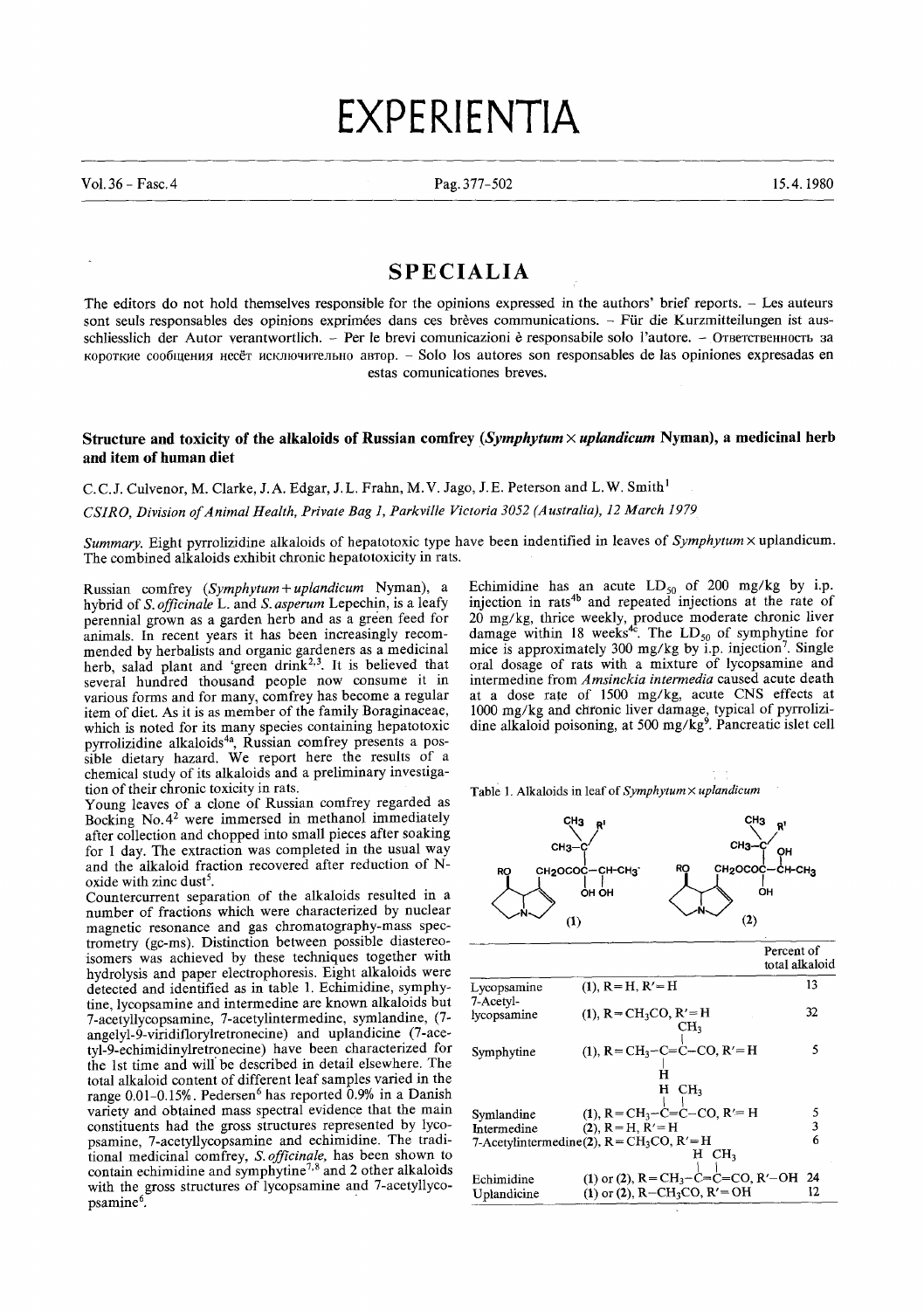Table 2. Effects of comfrey alkaloids on rat liver

| Alkaloid          | Dose<br>(mg/kg)          | No.<br>of<br>rats | Mitotic<br>index | Nuclear<br>population<br>density | Total plasma<br>proteins<br>(mg/ml) | Albumin/<br>globulin | Plasma enzymes    |                       |
|-------------------|--------------------------|-------------------|------------------|----------------------------------|-------------------------------------|----------------------|-------------------|-----------------------|
|                   |                          |                   |                  |                                  |                                     |                      | m units/ml<br>GOT | GLDH                  |
| Comfrey alkaloids |                          |                   |                  | $47 + 1.1$                       | $26.9 + 3.9$                        | $0.78 + 0.13$        | $141 \pm 18$      | $9.5(2 \text{ rats})$ |
| Lasiocarpine      | 10.3                     |                   | $0.02 + 0.02$    | $57.2 + 2.0$                     | $38.5 + 3.3$                        | $1.09 + 0.12$        | $125 + 4$         |                       |
| Platyphylline     | 33.7                     |                   | $1.52 + 0.02$    | $113.4 \pm 3.4$                  | $54.2 \pm 0.9$                      | $1.47 \pm 0.05$      | $45 + 5$          |                       |
| Saline controls   | $\overline{\phantom{a}}$ |                   | $1.70 + 0.47$    | $91 + 3.7$                       | $55.1 \pm 0.9$                      | $1.45 + 0.06$        | $41 + 2$          | 1.9 + 1.1             |

Total comfrey alkaloids, lasiocarpine, platyphylline or saline were given 3 times weekly i.p. to groups of hooded rats, both male and female, commencing when the rats were 14 days old. After 3 weeks' treatment blood was withdrawn by cardiac puncture, the heparinized plasma assayed for total plasma proteins, albumin/globulin ratios, GOT and GLDH by standard methods<sup>20,21</sup> and portions of liver prepared for histological examination. Nuclear population density represents the mean number of parenchymal nuclei per microscopic field (magnification  $\times$  630) and the mitotic index the number of mitoses per 1000 parenchymal cell nuclei. Values given are means $\pm$  SE. The values for comfrey alkaloids and lasiocarpine differ from those of the saline controls (Kruskal-Wallis test) with significance levels of  $p < 0.01$  for mitotic index, albumin/globulin ratios and GOT levels and  $p < 0.001$  for nuclear population density and total plasma proteins.

tumours occurred in 3 of 15 rats that survived these doses for over 2 years<sup>10</sup>. Being a diester of similar gross structure to echimidine and symphytine, symlandine would be expected to approximate these alkaloids in  $LD_{50}$ . On the other hand, a comparison of heliotrine and 7-acetylheliotrine<sup>11</sup> suggests that the new bases with a 7-acetoxy grouping will show toxicities close to those of the corresponding alkaloids with a 7-OH group.

These considerations suggest that the acute  $LD_{50}$  of the total alkaloid fraction of Russian comfrey should be about 550 mg/kg for rats. However, in the single-dose screening test<sup>12</sup>, in which doubling doses are administered by i.p. injection to 2-week-old rats, peracute (non-hepatic) deaths occurred with a dose of 284 mg/kg. A dose of 142 mg/kg caused temporary distress shown by jerky, inco-ordinated movements but no deaths, while lower doses had no apparent effect. No histological liver damage was evident in rats killed 4 weeks after injection. An inability to demonstrate liver lesions within this time was found previously with alkaloids of low hepatotoxicity<sup>11</sup> and was ascribed to the intervention of peracute toxicity preventing the administration of an adequate dose level.

Rats given repeated doses of the total alkaloid of Russian eomfrey at the rate of 71 mg/kg i.p., thrice weekly, died within 3-4 weeks with severely impaired liver function, but only mild histological damage consisting mainly of necrosis of scattered single parenchymal cells or groups of a few cells. There was an increase in mean nuclear diameter of parenchymal ceils due mainly to a shift towards a higher proportion of nuclei in the upper normal size range; this effect was reflected in the nuclear population density (table 2), which was reduced to about half that of the controls. Mitotic activity in parenchymal cells was greatly reduced (table 2). Although these qualitative changes are insufficiently developed for a definite diagnosis, the values differ significantly from the controls and are consistent with early pyrrolizidine alkaloid damage.

In contrast to this mild histological damage, impairment of some aspects of liver function was severe (table 2). Both the total plasma protein and the albumin/globulin ratio were reduced by 40% or more. On the other hand, the increase in the levels of liver enzymes (aminoaspartate transaminase and glutamic dehydrogenase) was relatively small, a finding consistent with the necrosis of only isolated parenchymal cells as shown histologically. In most rats these changes were accompanied by the development of ascites and/or ventral s.c. oedema. As shown in table 2, similar biochemical and histological effects were produced by a comparable course of injections of the Strongly hepatotoxic alkaloid, lasiocarpine, at a dose level which was estimated to be approximately the same proportion of an acute  $LD_{50}$ . The effects were not produced by the non-hepatotoxic

alkaloid, platyphylline, given at a dose level equal to half that causing peracute death<sup>11</sup>. Reduced liver function was also detected after thrice weekly administration of Russian comfrey alkaloids at levels of 17.8 and 8.9 mg/kg for 3 weeks.

These results suggest that under certain conditions of administration of pyrrolizidine alkaloids impairment of liver function may be sufficient to cause death before the changes that characterize the histology of the chronic disease become apparent; the morphological changes induced directly by the alkaloids and the reparative responses to tissue damage either have insufficient time to develop or may possibly be suppressed by the continued presence of the alkaloid. These deaths are clearly distinguishable from the acute deaths with massive hepatic necrosis that occur within about 1 week of the administration of high doses of alkaloid. They are more closely related to the chronic disease and are indicative of selective interference with parenchymal cell function that is sustained for periods of some weeks without loss of cell viability.

In confirmation of their hepatotoxicity, continued administration of the alkaloids of Russian comfrey at a dose level of 17.8 mg/kg, thrice weekly for 9 weeks, was found to cause frank megalocytosis of the hepatocytes.

The susceptibility of humans to pyrrolizidine alkaloid poisoning is now well established <sup>13-15</sup> although only 1 estimate is available of a low-level intake leading to toxicity. In an outbreak involving wheat contaminated with seed of *Heliotropium popovii* subsp, *gillianum,* the intake of alkaloid which caused severe liver disease in 2 years was estimated at about 2  $mg/person/day<sup>14</sup>$  or approximately 30-40  $\mu$ g/kg/day. The rate of ingestion of Russian comfrey alkaloids may exceed this level since several leaves may be eaten per day and the level of alkaloid in the material available to us was approximately 1 mg/leaf. Dose rates of similar magnitude have produced chronic lesions in experimental animals, although with alkaloids of higher acute toxicity. Thus a monocrotaline intake of about 80 gg/kg/day, occasioned by feeding *Crotalaria retusa* seed at the level of 0.004% in the diet for 20 weeks, produced megalocytosis of the liver and kidney in pigs 16. The hepatotoxic pyrrolizidine alkaloids which have been adequately tested are also carcinogenic in experimental animals '7. The lowest effective dose rates have not been established, lasiocarpine having produced tumours in rats at dose rates equivalent to 350 and 170 µg/kg/day<sup>18,19</sup>. Root and leaf of *Symphytum offieinale* have recently been shown to be carcinogenic in rats when fed at rates down to 0.5% and 8% of diet, respectively<sup>22</sup>

The pyrrolizidine alkaloid content of Russian comfrey provides grounds for concern at the human consumption of this plant, especially by children because of the greater